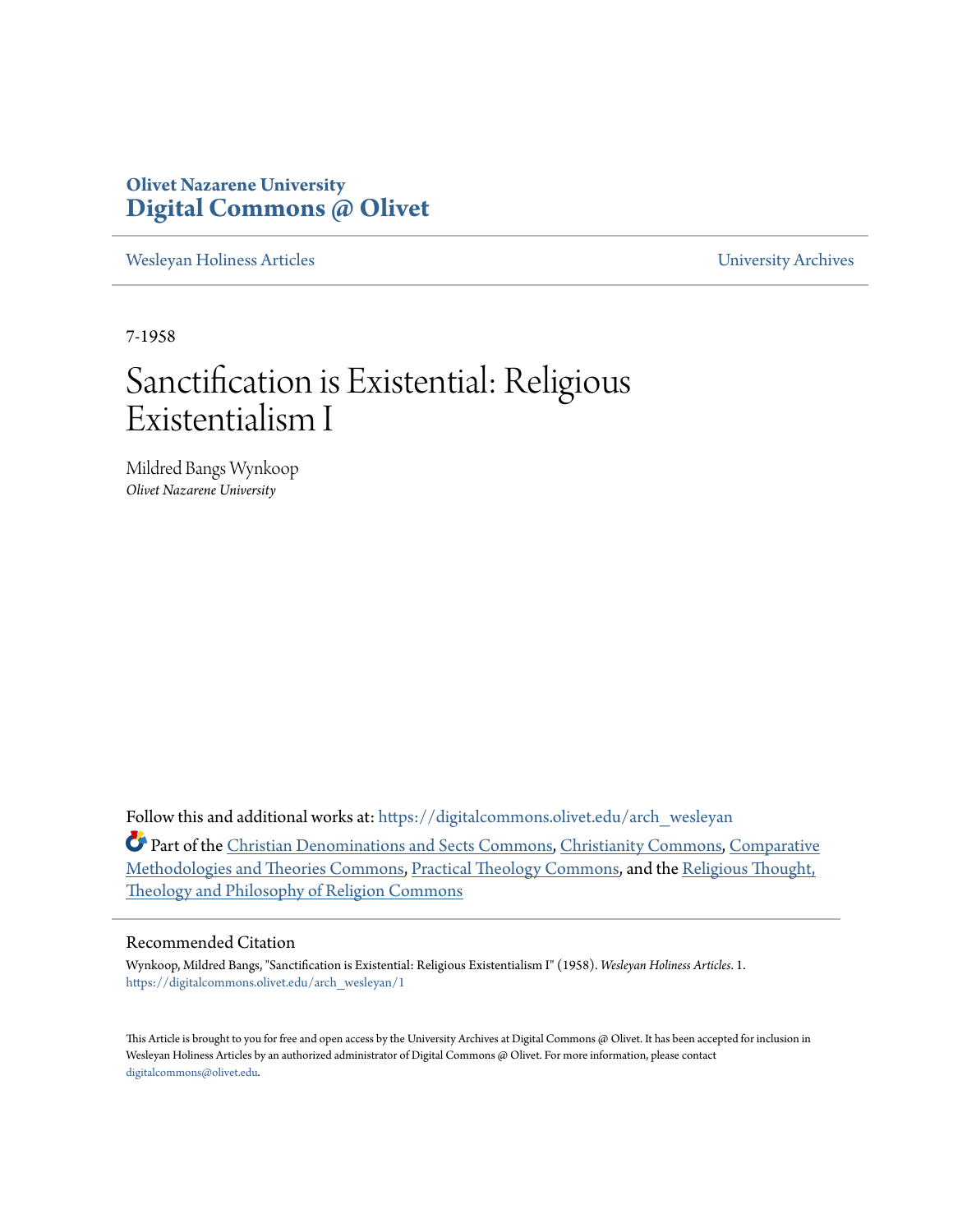## *Religism Existentialism*

# **I. Sanctification Is Existential**

#### By Mildred Bangs Wynkoop\*

 $\mathbf{\mathsf{\Gamma}_{HE}}$  doctrine of holiness has struc-**L** tured the thinking of the Church of the Nazarene from its beginning fifty years ago. The doctrine has been received variously, from glad to reluctant acceptance and from question to decisive rejection on the part of the hearers. The life of holiness, when demonstrated, has contributed to the overcoming of some theological prejudice and its absence has certainly hindered the solving of intellectual problems. But the worst enemy to the doctrine of holiness is not the outside "enemy" but the unwise and unthinking inside friend.

Not all persons who leave the "holiness ranks" are rejecting God. Some have found a doctrine unsupported by a consistently growing Christian life insufficient to convince the mind, and the rejection has been of an inadequate expression of doctrine. It has been the contention of the church that sanctification is not simply an intellectual idea and a formal statement of faith but also a way of life. As life is dynamic and enlarging and changing and coming into ever new relationships and extending to greater heights and depths and needing to meet new problems and adjust to new perspectives, so the Christian aspect of life must conform

to the pattern of personality and answer to its needs. It must be realistic and Biblical.

If sanctification is a life, as well as a doctrine, it needs an adequate theological context to support it intellectually as a doctrine and moral imperatives to press it upon ourselves as individuals in a most vital and com pelling way. There is a term recently appropriated by a large segment of Christianity which connotes the moral urgency which has always characterized divine revelation and Biblical truth and preaching. The word is " existentialism." In spite of the varied associations brought to this term which would be unacceptable to conservative thinking, there is a core meaning that ought not to be lost by way of intellectual default.

Religious existentialism is a reaction against hollow orthodoxy, icily correct doctrine, and an empty religious profession. It is an affirmation for theological truth presented in such a way that, when properly believed, it demands a thorough transformation of a man's everyday life. Its meaning is simple, yet profound. It asserts that the knowledge that we gain from God's Word requires of us more than an intellectual acceptance. Men are *units* of personality and when a person accepts or rejects truth the whole man is involved. The will does not

<sup>\*</sup>Professor of Theology, Western Evangelical Seminary, Portland, Oregon.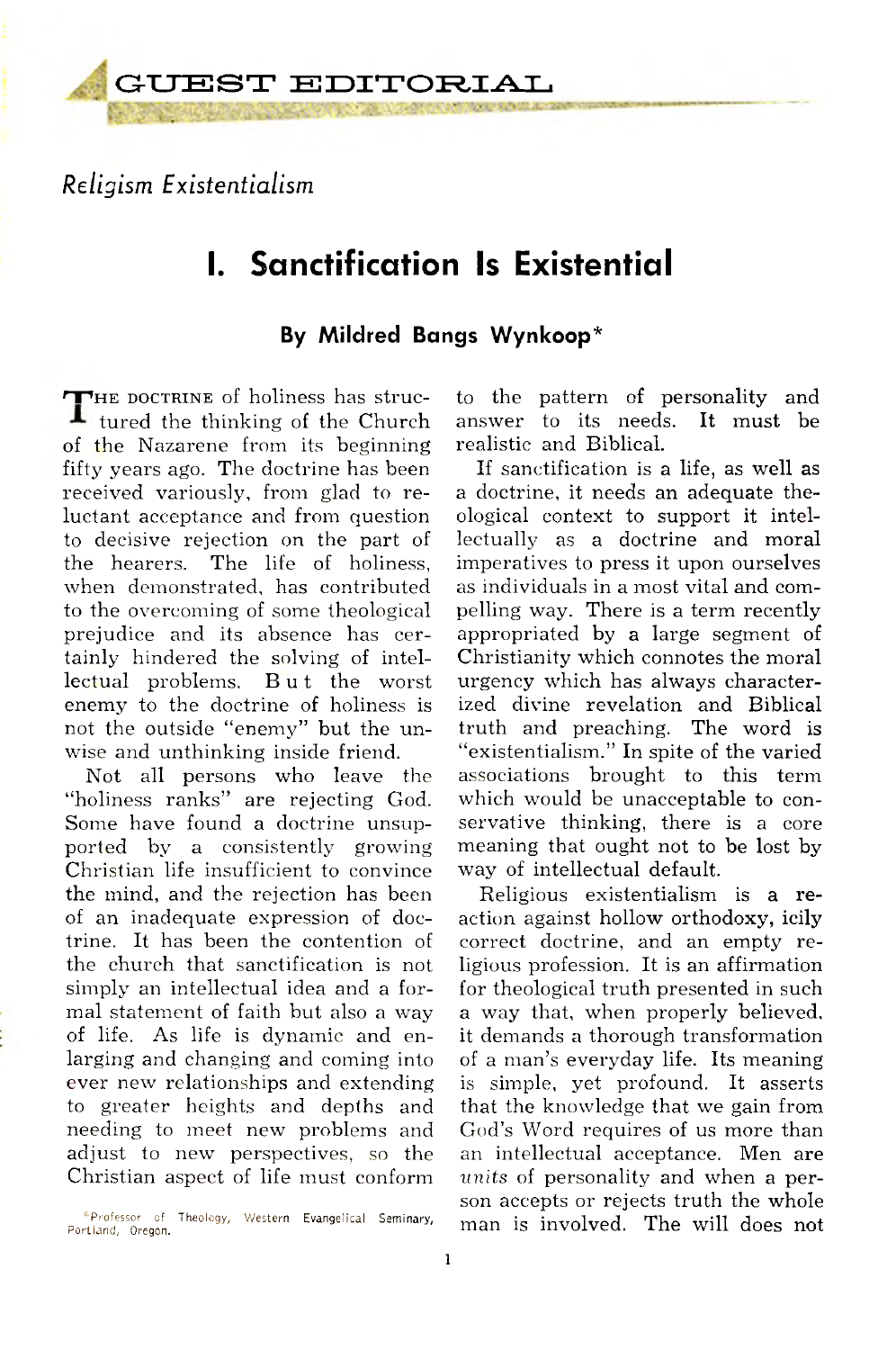act apart from the mind or the intellect apart from the emotions. Choice is *moral* because it is the whole man<br>acting freely. This thoroughgoing This thoroughgoing moral involvement is not something one is free to accept or reject. We live in an environment of decision. As moral creatures we must and do decide, and these decisions are formative for life. We very early "commit" ourselves to a way of life at a very deep level of personality. Every act of life is colored by that commitment. Gospel truth challenges that prior commitment and not simply the things we do. It demands that a commitment to Christ supplant a former commitment. Acceptance of Christ, then, or faith, must include not only an intellectual conviction and acceptance of truth, but a moral renovation both painful and real.

But the danger we face is in affirming a belief in the doctrine of holiness that does not issue in a full and satisfactory expression of that faith in daily living situations. The doctrine of holiness, because it relates to the whole man— to every part of his personality— can never be simply a beautifully and meticulously stated article of faith by which one's orthodoxy is tested. To believe it and affirm it implicates more than the intellect. It is an existential doctrine displaying its beauty and power, not in verbal eloquence and fine definition, but in its morally transforming power in the lives of men. If it could be beautifully expressed apart from that life demonstration, its very beauty would condemn it because the degree of clarity with which it is understood becomes a measure of the moral responsibility a man has to it. As a segment of Biblical truth it was given to live by, not simply to look at and admire. The uniqueness of Biblical truth is its transforming power in human life.

Holiness preaching must be more than the delivery of properly turned theological phrases. " Shibboleths" can be dangerous if the whole weight of truth be laid upon them. Biblical preaching, alone, is great preaching, because it stays close to both God and men. The relationship of great preaching and the formal theology out of which it springs may not always be obvious. Preaching that moves men to God and holy living must stay close to the idiom of life and is in that sense more universal and gripping than the carefully worked out theological form ula which structures it. One is vital, the other is formal. The two need not be antithetical. Wesleyan preaching and theology partake of this apparent ambiguity. In a measure not so true of any other theological tradition, Wesleyan preaching must stay very close to life and be deeply realistic, for it relates to life and human experience. In this it is distinctive. As a religion of life its theology is less logically structured than Biblically grounded. It must lie close to the existential Biblical teaching to remain close to the common experience of men everywhere in all times. In this sense theology is subservient to scripture and experience.

Calvinistic theology is, basically, non-experiential and is fortified by an impregnable logic. It not only structures thinking but dominates Biblical interpretation. Our approach is not by way of logic, but a consistent Biblical presentation. It is not the logic that prevails but the Word of God. The experiential emphasis stands in danger of emotionalism and irrationalism and must be guarded. But non-experiential religion has its risks too. It tends to undue abstraction and legalism and irrelevance.

Wesleyan doctrine, with its experiential emphasis, believes it finds its stability in a reference to scripture.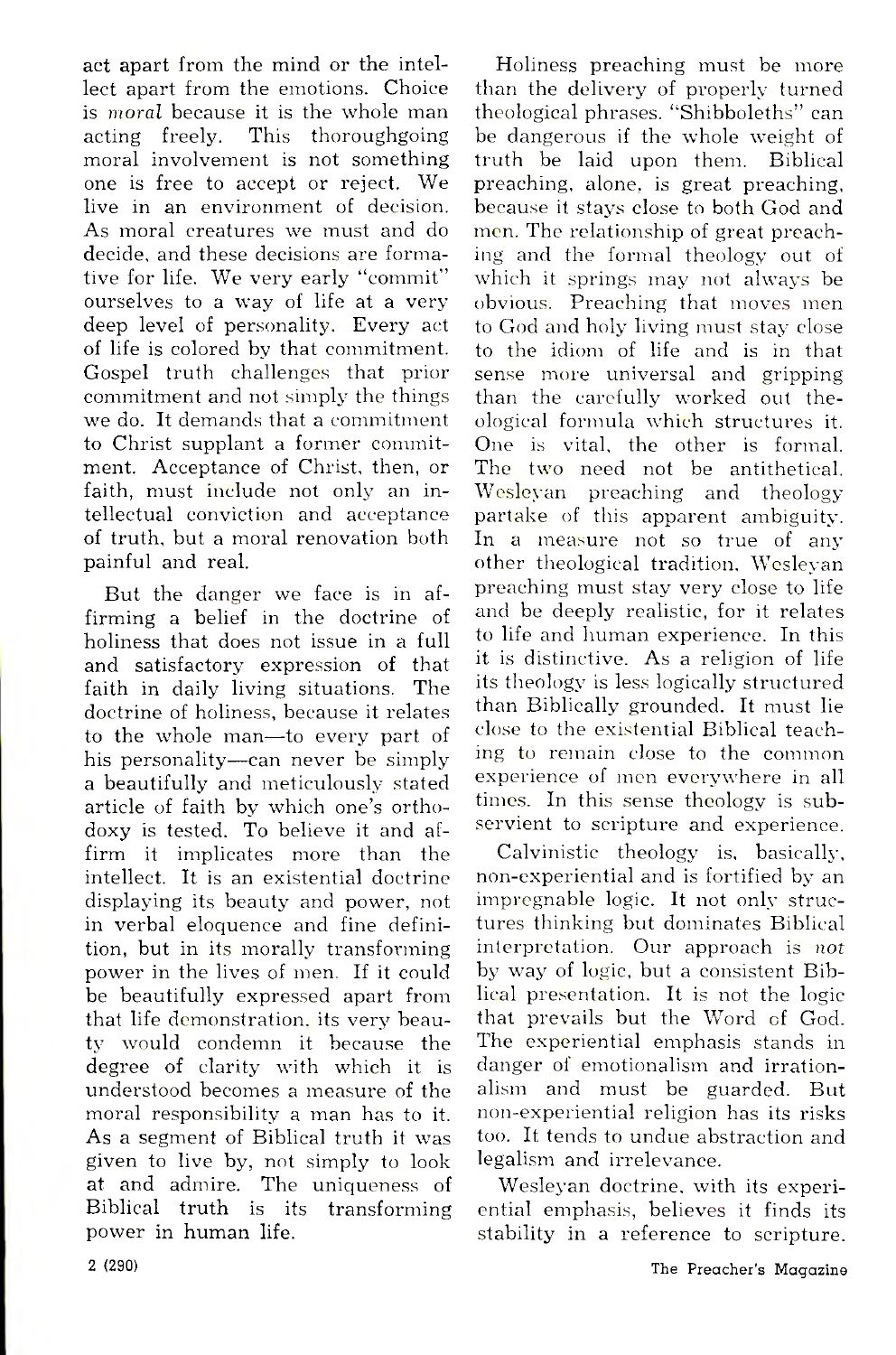The Bible is a Book of experience. Its events occurred in history, among people, in profoundly human involvements. The Bible was not given on golden plates but to people. Revelation was not given in a vacuum but concretely, in experience. Jesus was a Man who was seen, heard, touched, loved, hated. He spoke to real persons enmeshed in the web of life and sickness and iamily concerns and labor and social involvements and death. The language of the Bible is the language of experience. If the experience of men today can become a participation in the knowledge and experience of Christ which the New Testament people knew, by the same obedience and faith and commitment, then the danger of unguarded subjectivism is minimized. As a book of Christian experience, it is believed that Christian faith must always seek to relate itself to the Christian Book. In a unique sense Wesleyan theology is totally dependent upon the Bible for every facet of its structure. The apostolic experience of Christ is normative for all Christian experience because there is but one Christ to know. Nor is it sufficient that the historical Christ alone should be known; it is enough only when the Christ himself becomes a part of the human experience.

Jesus was the first real religious existentialist. He perhaps never framed a doctrine or issued a command which could be intellectually accepted apart from a radical change in the mode of a man's existence. Everything He was as a Person or said as a Teacher was disturbing to religious complacency, irritating to selfrighteousness, and terrifically demanding through and through the whole moral structure of man. His hearers had the Old Testament Scriptures, many of them kept the law. but Jesus had a way of stripping the ab-

stractions away from the commandments with one stroke and with another laying bare the povertystricken souls of men clothed with mere superficial obedience. He applied the law to conscience in a way that demanded a moral response.

No one heard Jesus speak without becoming better—or worse. No one could listen to Him without making some kind of moral decision. In this Jesus gave truth an existential interpretation. Something had to happen and always did. Matthew heard Jesus' "Follow me," and he left his money stall and followed. The rich young ruler's strict and noble orthodoxy collapsed before the existential interpretation of the law by Jesus. He went sorrowfully away to a deformed life, not a transformed one. Saul (Paul) was confronted by an existential presentation of Christ's person to him. He cried out, "Lord, what wilt thou have me to do?" He was told what to do— and he did it.

Jesus did not underestimate the law or abrogate it or discredit it: He simply crowded it in on the human conscience until it left no room for mere intellectual approval or mere emotional response or mere verbal assent. Men were forced to put themselves, from the profoundest depth of human personality, in a different relationship to God. to themselves, to others— a change which revolutionized the total man, for better or for worse.

The doctrine of sanctification is an existential doctrine more profoundly than it can be said to be formal doctrine. and it must be existentially interpreted. He who professes this doctrine must, moreover, judge himself by this interpretation. He dare not measure himself and his progress in grace against too low a level of an understanding of Jesus' demands nor too complacent a satisfaction with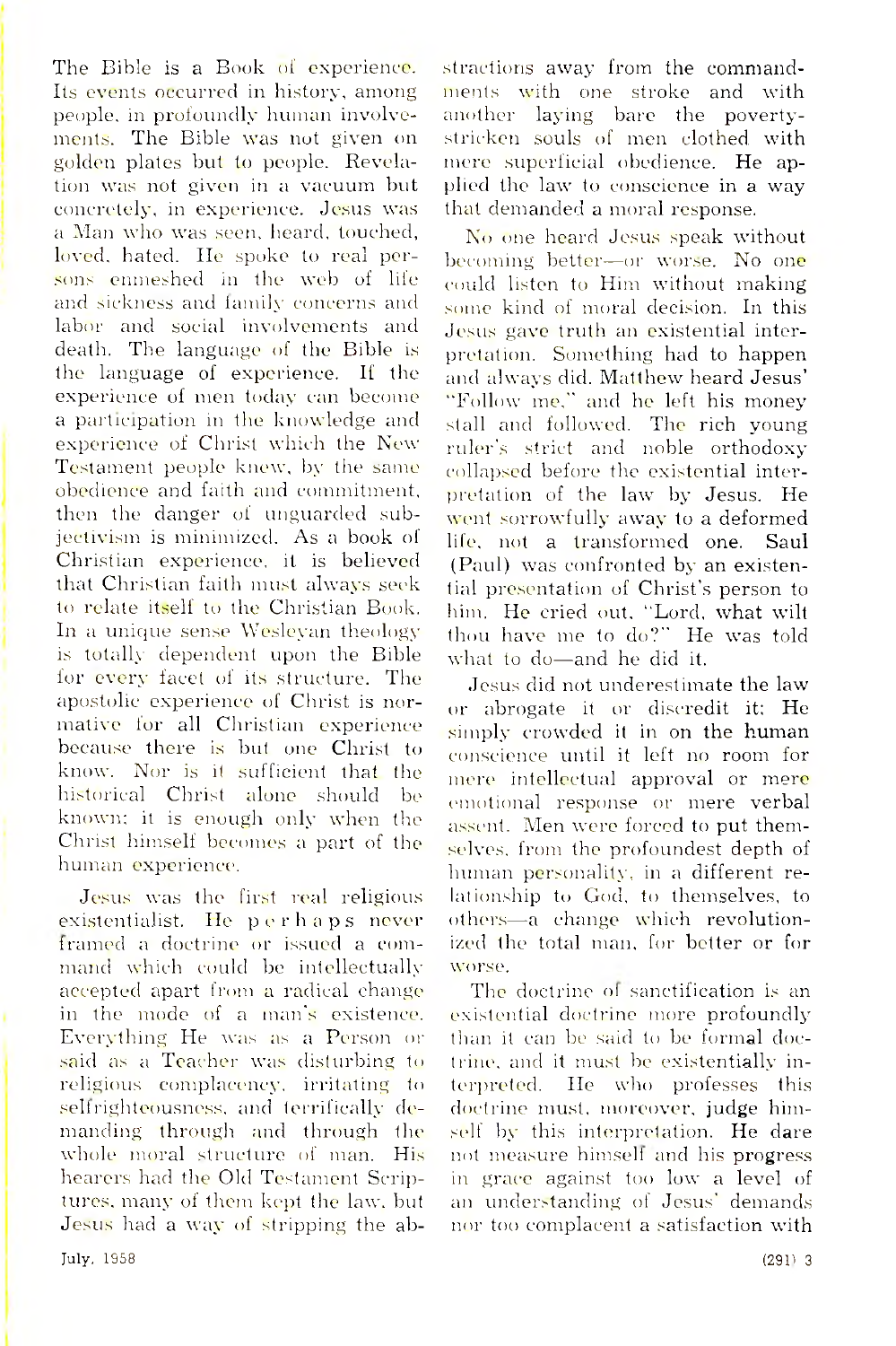himself as a Christian. He must never underestimate the mystery of the agace of cleansing which the coming of the Holy Spirit provides, and he must testify to that grace with the deepest humility and thankfulness. But he must also be forever aware of the fact that sanctification is a radical life transformation, demanding moral alterations running inward to the deepest root of the human personality. Life commitments were contracted at the altar of consecration that cannot remain there at the altar, forgotten or neglected. God's grace is forfeited by persistently broken promises and failure to daily comply with existential interpretations of the doctrine of holiness that demanded our decision in the first place.

We are indebted to John Wesley for rediscovering and revitalizing the doctrine of perfection. The perfection which God demands, said he, is the perfection of love. Sanctification is perfect love. But what, we may ask, is perfect love? And we go back to Jesus to find the answer, as Wesley did.

*The first of all the commandments is. Hear. O Israel: The Lord our God is one Lord: and than shalt love the Lord thy God with all thy heart, and with all thy soul, and with all thy mind, and with all thy strength . . . the second is like, namely this. Than shalt lore thy neighbour as thyself. There is none other commandment greater than these* (Mark 12:29-31).

Here in a few words is an existential interpretation of holiness that respects, yet cuts through all intellectual and creedal formulations and lays bare the human heart before its truth. When we say, "I love the Lord with all my heart," we have this standard by which to judge our sincerity, and it can be a very humbling experience.

These words of Jesus compel a correction to every low view of sanctification. First, it is a definition, with intellectual content in contrast to emotionalism and irrational systems. Love is a hard word to define. No New Testament writer attempts a lormal, abstract definition of it. The reason is that love is never an abstraction. It cannot be defined apart from description or illustration, and that is precisely what Jesus does. And it cuts to the quick, just as Paul's description of love in I Corinthians 13 cuts to the quick. If it isn't lived, it is too hot to handle.

But secondly, the definition by way of intellectual content is so stated as to expose lack of sincerity and to force a genuine personal decision. An examination of the setting of the text shows that Jesus had been under attack from the Pharisees, the Sadducees, and the scribes. They had asked a num ber of trick questions in an attempt to trap Jesus. The question asked about the most important commandment was probably another trick question. Jesus answered as the text indicates— and " no man after that durst ask him any more questions." Why? Because He had trapped them by an existential interpretation of the law. It was no longer simply an intellectual game, but a deadly serious condemnation of moral failure, and they knew it. What mattered whether the commandments were correctly evaluated? S u d d e n 1 y, corrections ceased to be an intellectual matter only, and became a matter of existential concern. Do *I* keep the commandments? Do I keep them in the way that *I know* they ought to be kept? These are always uncomfortable questions.

And thirdly, Jesus put this very personal relationship to the law at the very heart of religion. Here is obedience to God taken out of the